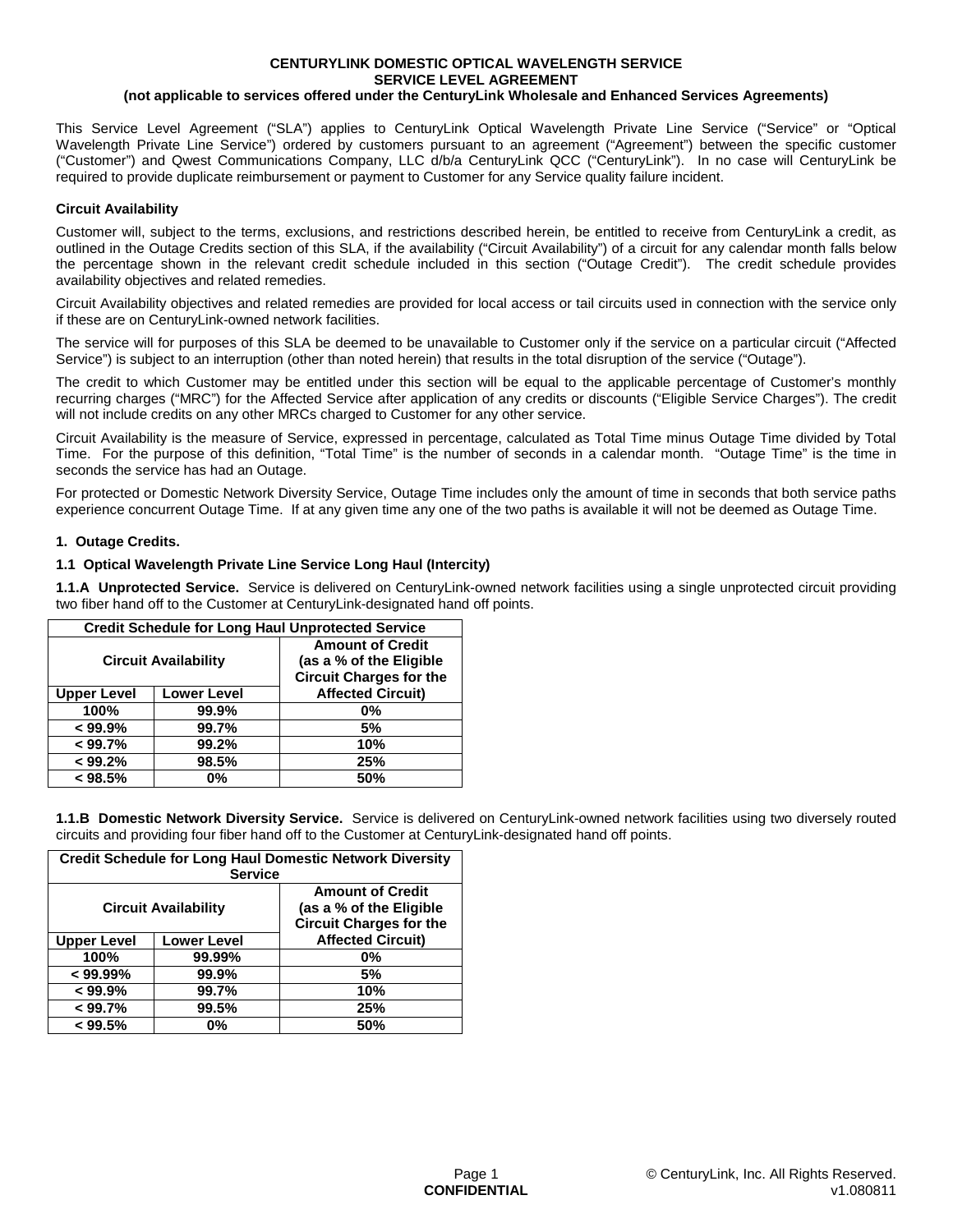**1.1.C Protected Service** Service is delivered on CenturyLink-owned network facilities using two diversely routed circuits between CenturyLink locations with protection switching and providing two fiber hand off to the Customer at CenturyLink-designated hand off points.

| <b>Credit Schedule for Long Haul Protected Service</b> |                    |                                |
|--------------------------------------------------------|--------------------|--------------------------------|
| <b>Circuit Availability</b>                            |                    | <b>Amount of Credit</b>        |
|                                                        |                    | (as a % of the Eligible        |
|                                                        |                    | <b>Circuit Charges for the</b> |
| <b>Upper Level</b>                                     | <b>Lower Level</b> | <b>Affected Circuit)</b>       |
| 100%                                                   | 99.99%             | 0%                             |
| $< 99.99\%$                                            | 99.9%              | 5%                             |
| < 99.9%                                                | 99.7%              | 10%                            |
| < 99.7%                                                | 99.5%              | 25%                            |
| < 99.5%                                                | 0%                 | 50%                            |

### **1.2 Optical Wavelength Private Line Service Metro**

**1.2.A Unprotected Service.** Service is delivered on CenturyLink-owned network facilities using a single unprotected circuit providing two fiber hand off to the Customer at CenturyLink-designated hand off points.

| <b>Credit Schedule for Metro Unprotected Service</b> |                    |                                                                                      |
|------------------------------------------------------|--------------------|--------------------------------------------------------------------------------------|
| <b>Circuit Availability</b>                          |                    | <b>Amount of Credit</b><br>(as a % of the Eligible<br><b>Circuit Charges for the</b> |
| <b>Upper Level</b>                                   | <b>Lower Level</b> | <b>Affected Circuit)</b>                                                             |
| 100%                                                 | 99.9%              | 0%                                                                                   |
| < 99.9%                                              | 99.7%              | 5%                                                                                   |
| < 99.7%                                              | 99.2%              | 10%                                                                                  |
| < 99.2%                                              | 98.5%              | 25%                                                                                  |
| < 98.5%                                              | 0%                 | 50%                                                                                  |

**1.2.B Domestic Network Diversity Service.** Service is delivered on CenturyLink-owned network facilities using two circuits, diversely routed, and providing four fiber hand off to the Customer at CenturyLink-designated hand off points.

| <b>Credit Schedule for Metro Domestic Network Diversity</b><br><b>Service</b> |        |                                                              |
|-------------------------------------------------------------------------------|--------|--------------------------------------------------------------|
|                                                                               |        | <b>Amount of Credit (as a</b>                                |
|                                                                               |        | % of the Eligible Circuit<br><b>Charges for the Affected</b> |
| <b>Circuit Availability</b>                                                   |        | Circuit)                                                     |
| <b>Upper Level</b>                                                            | Level  |                                                              |
| 100%                                                                          | 99.99% | 0%                                                           |
| $<$ 99.99%                                                                    | 99.9%  | 5%                                                           |
| $<$ 99.9%                                                                     | 99.7%  | 10%                                                          |
| < 99.7%                                                                       | 99.5%  | 25%                                                          |
| $<$ 99.5%                                                                     | 0%     | 50%                                                          |

**1.2.C Core Protected Service.** Service is delivered on CenturyLink owned network facilities using two diversely routed circuits between CenturyLink-designated on-net locations along with protection switching and providing two fiber hand off to the Customer at CenturyLink-designated hand off points.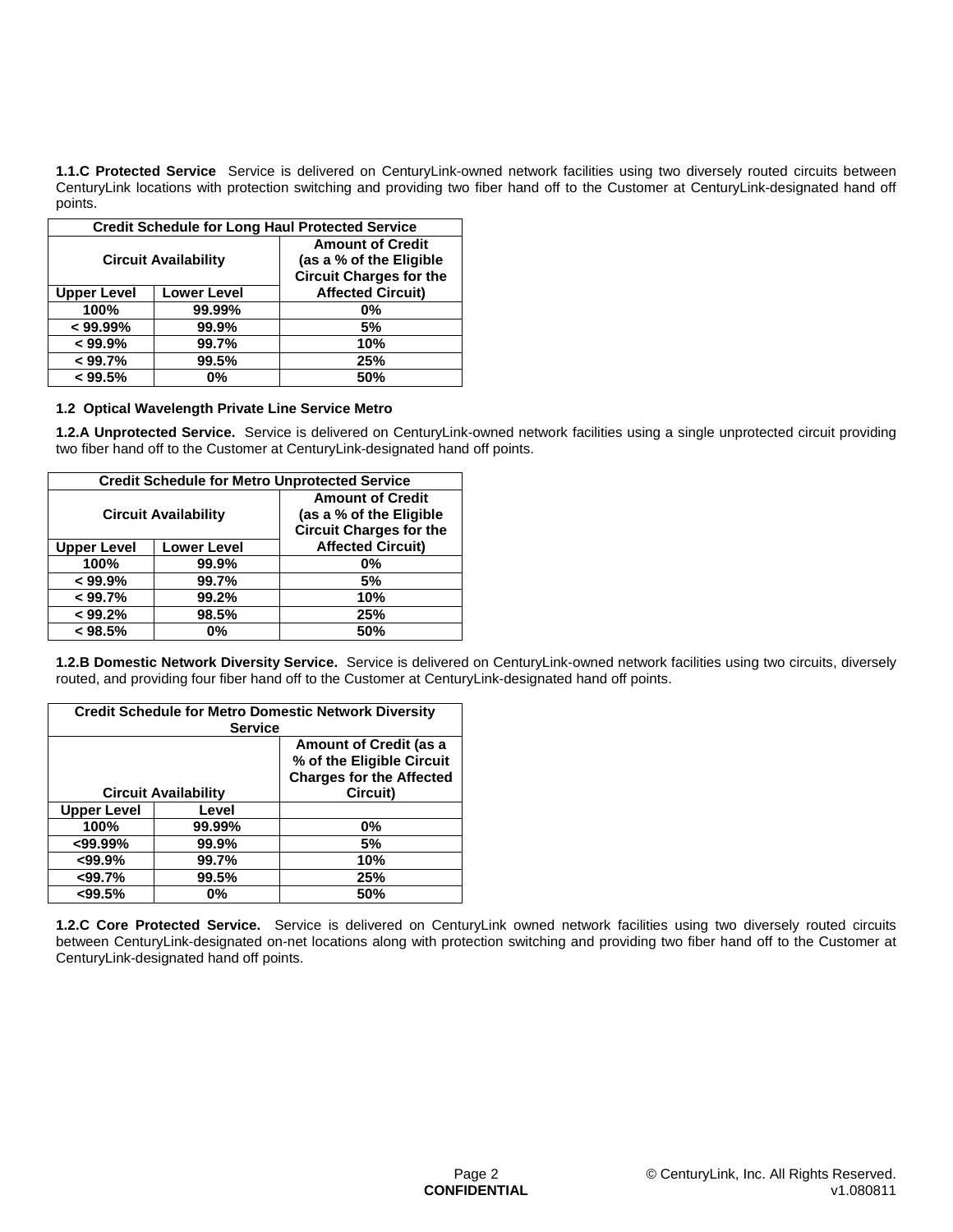| <b>Credit Schedule for Metro Core Protected</b> |                    |                                                                                      |
|-------------------------------------------------|--------------------|--------------------------------------------------------------------------------------|
| <b>Circuit Availability</b>                     |                    | <b>Amount of Credit</b><br>(as a % of the Eligible<br><b>Circuit Charges for the</b> |
| <b>Upper Level</b>                              | <b>Lower Level</b> | <b>Affected Circuit)</b>                                                             |
| 100%                                            | 99.99%             | 0%                                                                                   |
| $< 99.99\%$                                     | 99.9%              | 5%                                                                                   |
| $< 99.9\%$                                      | 99.7%              | 10%                                                                                  |
| < 99.7%                                         | 99.5%              | 25%                                                                                  |
| < 99.5%                                         | 0%                 | 50%                                                                                  |

**1.3** The Outage Credit will apply to the monthly recurring charges for the section of the Service affected by an Outage ("Eligible Monthly Recurring Charge of Affected Services"); provided, however, that if any portion of the affected Service remains beneficially used or useable by Customer between any intermediate terminals (where Customer has installed drop and insert capability) or end terminals, the Outage Credit will not apply to that pro-rata portion of the mileage. The length of each Outage will be calculated in seconds. An Outage will be deemed to have commenced upon verifiable notification thereof by Customer to CenturyLink, or, when indicated by network control information actually known to CenturyLink network personnel, whichever is earlier. Each Outage will be deemed to terminate upon restoration of the affected Service as evidenced by appropriate network tests by CenturyLink. CenturyLink's trouble ticketing system will be the governing source of data for calculating Outage Credits. CenturyLink will give notice to Customer of any scheduled outage as early as is practicable, and a scheduled outage will under no circumstances be viewed as an Outage hereunder.

**1.4** Outage Credits will not be granted if the malfunction of any Service is due to:

**(a)** Interruptions or times of service degradation during any period in which CenturyLink or its agents are not afforded access to the premises where the access lines associated with Customer's Service are terminated, provided such access is reasonably necessary to prevent a degradation or to restore service;

**(b)** Interruptions or times of service degradation during any period when CenturyLink has posted on the CenturyLink web site or communicated to Customer in any other manner that Customer's Service will be unavailable for maintenance or rearrangement purposes, or Customer has released the service to CenturyLink for the installation of a Customer Service order;

**(c)** Interruptions or times of service degradation during any period when Customer elects not to release the Service(s) for testing and/or repair and continues to use it on an impaired basis;

**(d)** Interruptions or times of service degradation resulting from force majeure events beyond the reasonable control of CenturyLink including, but not limited to, acts of God, government regulation, labor strikes, national emergency, or war (declared or undeclared);

**(e)** Interruptions or times of service degradation resulting from Customer's use of the Service in an unauthorized or unlawful manner;

**(f)** Interruptions or times of service degradation resulting from a CenturyLink disconnect for Customer's breach of a term set forth in the Agreement;

**(g)** Interruptions or times of service degradation resulting from incorrect, incomplete, or inaccurate orders from Customer;

**(h)** Interruptions or times of service degradation due to improper or inaccurate network specifications provided by Customer;

**(i)** Interruptions or times of service degradation resulting from an outage or other defect occurring in Customer's Interconnection Facilities; or

**(j)** Special configurations of the standard Service that have been mutually agreed to by CenturyLink and Customer; provided, however, CenturyLink may provide a separate service level agreement to Customer for those special configurations.

**1.5** To be eligible for Outage Credits under this SLA, Customer must submit necessary supporting documentation and request the Outage Credit within 30 days of the conclusion of the service month in which the Outage arose. All approved Outage Credits will be credited on the next monthly invoice for the affected Service after receipt of Customer's request for credit and CenturyLink's approval of the Outage Credit. The total of all Outage Credits applicable to or accruing in any given month will not exceed the amount payable by Customer to CenturyLink for that same month for such Service.

**1.6 "**Chronic Outage" for purposes of this SLA, means that over a 30 consecutive day period, Service experiences: (a) more than five outages related to the same issue; or (b) more than 48 aggregate hours of outages. If Customer experiences Chronic Outages with respect to the Service, Customer will be entitled to terminate the affected Service without further obligation by providing CenturyLink with written notice following such Chronic Outages (a "Chronic Circuit Cancellation"). Customer must exercise any termination right available to it under this section within 30 days after Customer first becomes eligible to exercise the applicable termination right. In the event Customer fails to comply with the condition set forth in the preceding sentence, Customer will, with respect to the applicable termination right, have waived its right to terminate.

**1.7** The Outage Credit and Chronic Circuit Cancellation described in this section will be the sole and exclusive remedy of Customer in the event of any Outage or Chronic Outages, and under no circumstance will either be deemed a default under the Agreement.

### **2. Performance Objectives**

The following assumptions apply to the derived data:

 1GbE, 2.5G (OC-48), 10G (OC-192 or 10G WAN PHY), 10GbE LAN PHY, 40G (OC768), OTU1 (2.666G), OTU2 (10.709G), OTU3 (43.018G) Fibre Channel 1G, 2G, 4G and 10G circuits originate and terminate on wavelength translators interfacing to CenturyLink's optical Dense Wave Division Multiplexing (DWDM) backbone